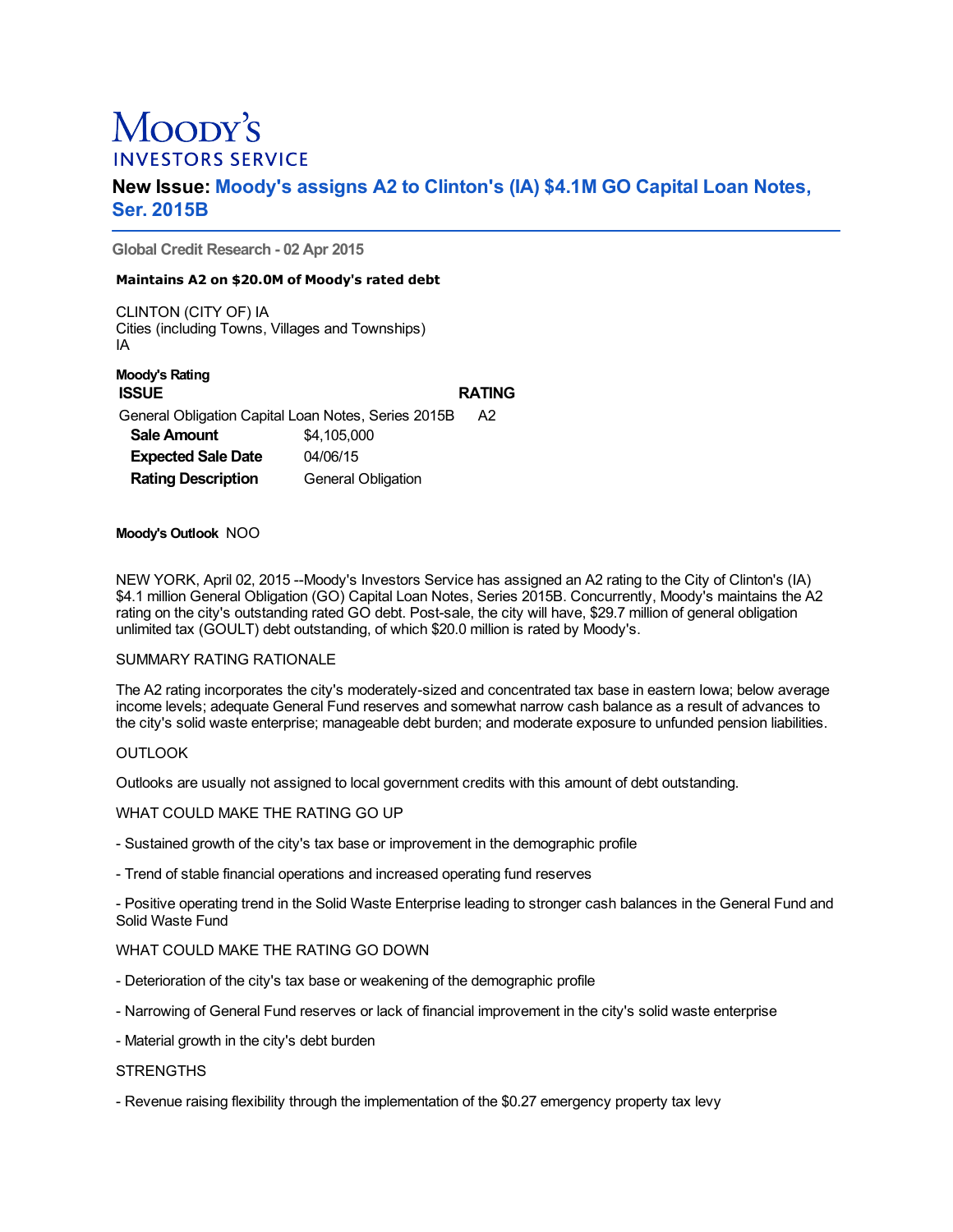- Management's demonstrated willingness to more closely align city revenues with expenditures

# **CHALLENGES**

- Concentrated tax base coupled with recent appeals by one of the largest taxpayers, Archer-Daniels-Midland Company (ADM; A2 stable)

- Improving but still somewhat narrow General Fund cash balance

- Deficit position in the city's solid waste enterprise following years of operational imbalance

# RECENT DEVELOPMENTS

Recent developments are incorporated in the Detailed Rating Rationale.

# DETAILED RATING RATIONALE

#### TAX BASE AND ECONOMY: MODESTLY- SIZED, CONCENTRATED TAX BASE IN EASTERN IOWA

The city's tax base will likely remain stable going forward despite recent declines associated with an appeal successfully filed by the largest taxpayer, ADM. The city's 2014 full valuation of \$1.6 billion has remained largely stable. The two ADM facilities account for 12% of the city's current taxable valuation. In 2013, as a result of a property tax appeal, ADM's taxable value was reduced and the company was granted \$2.7 million in tax credits against future property tax liabilities for overpayment in prior years. A portion of the tax credits were applied fiscal 2014, and the remaining tax credits outstanding that are applicable to the city are estimated to be \$289,871 in fiscal 2015 and \$320,917 in fiscal 2016, based on fiscal 2015 tax rates. Management reports that it has adjusted its fiscal 2015 budget to accommodate the loss in tax revenue. The second largest taxpayer is Interstate Power and Light, which comprises 10.3% of the city's taxable value. The top ten taxpayers represent a concentrated 32.1% of taxable valuation.

In addition to ADM, which employs approximately 800 local residents, principal employers include Mercy Medical Hospital (1,000 employees), Custom Pak, Inc. (835 employees), and the Clinton Community School District (746 employees). Management reports that the city's largest tax payers and major employers remain stable. Recent commercial developments within the city include First Wealth Financial, Deere Harvester Credit Union, and Community Health Care Incorporated. Additionally, the city and the Clinton Regional Development Corporation recently purchased 465 acres of land for the development of the Lincolnway Industrial Rail and Air Park. The Thompson Prison, which is located 10 miles from the city and was built by the State of Illinois in 2001, is expected to open in 2016. The prison will create roughly 1,100 jobs and will likely have a positive impact on the city's economy given its close proximity.

City population has steadily declined over the past four decades, a trend that includes a 3.2% drop recorded in the 2010 US Census. The city's unemployment rate of 5.1% in December 2014 continued to surpass that of the state's rate of 4.2%, but remained below that of the national rate of 5.4% over that same period. Median family income within the city is below average at 87% of the U.S. according to the American Community Survey 2008- 2012 estimates.

FINANCIAL OPERATIONS AND RESERVES: IMPROVING LIQUIDITY AND AMPLE REVENUE RAISING FLEXIBILITY; OPERATING PRESSURE REMAINS

The city's financial position is expected to remain satisfactory though operational pressures remain. At the close of fiscal 2014, the city's General Fund held available reserves of \$1.7 million and 8.5% of operating fund (combined General and Debt Service funds) revenues. While still somewhat narrow, it represents a sizeable improvement from fiscal 2011, when the city's General Fund had an available deficit fund balance position of \$863,000. While the improvement in reserves is largely attributable to the selling of the city's municipal dock and subsequent transfer from the Municipal Dock Fund of \$2.1 million, the city has made various expenditure reductions and revenue enhancements to stabilize its financial profile moving forward. The city closed fiscal 2014 with a modest General Fund deficit of \$52,000 driven primarily by higher than anticipated legal fees from the contracted city attorney. In fiscal 2015, the city budgeted for near balanced operations and year-to-date results point to a modest operating surplus of \$23,000. The anticipated surplus is a result of the reduction of city staff across several departments and the closure of a public library branch. The city has budgeted for a General Fund surplus of \$21,000 in fiscal 2016. The budgeted surplus is attributable to the reevaluation of multiple city fees including rental properties and building permits, the termination of a human resource contract with a consultant, the levying of its emergency reserve levy, and reduced city attorney fees.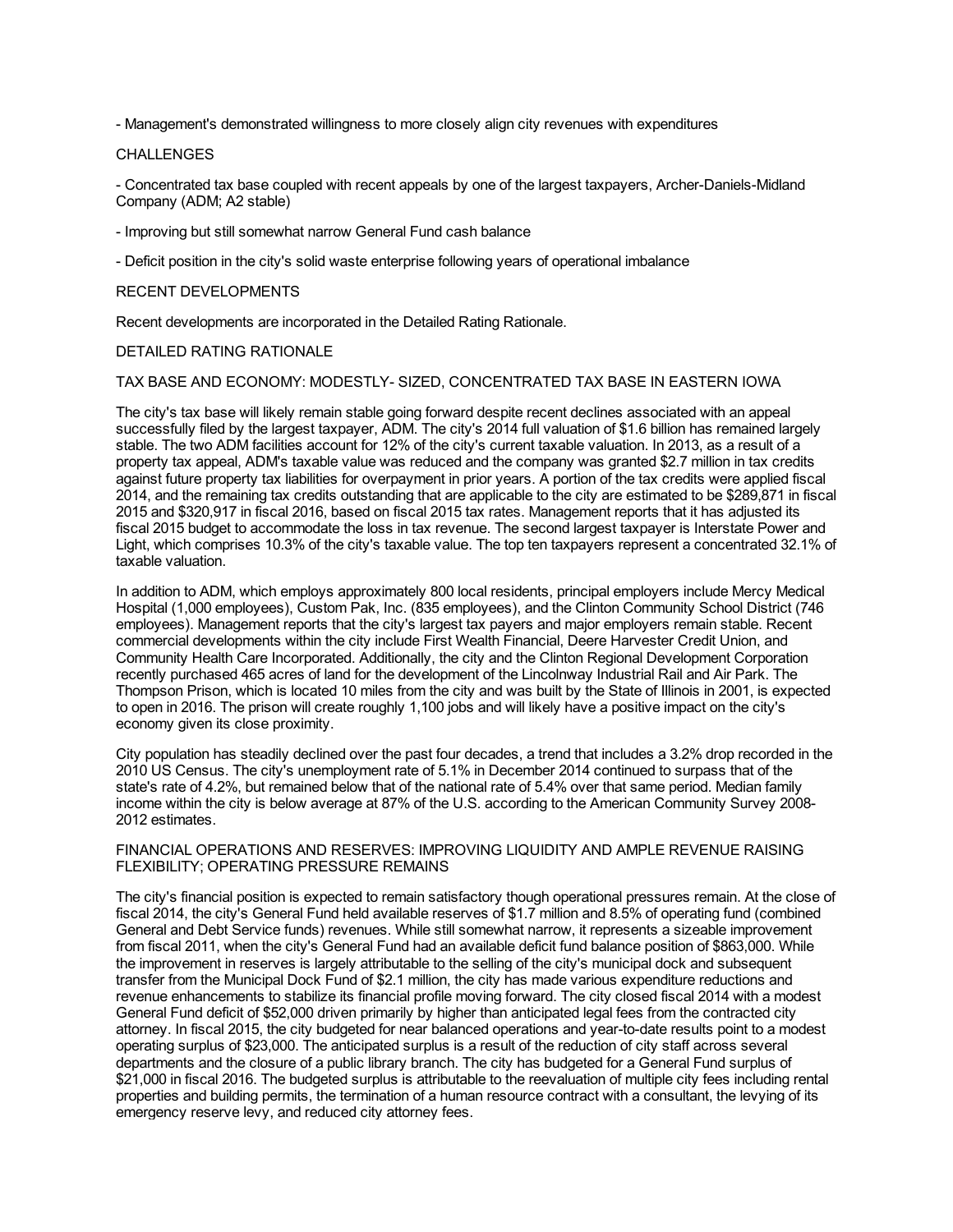As of fiscal 2014, the Solid Waste Fund had a deficit unrestricted net position of \$940,000, which represents an improvement from the deficit unrestricted position of \$984,000 at the close of fiscal 2013. The fund's cash position was recorded as \$0, but the fund had \$1.6 million due to other funds; the advances are split between the city's General Fund and the Transit Fund. As of fiscal 2014, inclusive of a \$51,000 repayment, the Solid Waste Fund owed the General Fund \$366,000. The city intends to restore the financial health of the fund through a proposed rate increase plan and gradually repay its interfund loans.

Property taxes comprised over 80% of the city's General Fund operating revenues in fiscal 2014 inclusive of transfers from the Employee Benefits Fund, which is funded with a dedicated property tax levy. The city levies the statutory maximum of \$8.10 per \$1,000 of assessed valuation for the General Fund. In fiscal 2015, the city did not levy its \$0.27 emergency levy. While the city did not access the levy in fiscal 2015, it would have generated an estimated \$274,000. The city has budgeted for the use of the emergency levy in fiscal 2016. The city could also implement a franchise fee of up to 5% on gas and electric utilities. Currently, there is no plan to do so, but the fee would generate close to \$3.8 million in annual revenue if the full 5% were implemented. The city also collects a 1% local option sales tax (LOST) that generates approximately \$3 million annually and does not sunset. LOST revenues are dedicated for property tax relief (50%) and street, sewer, and storm sewer projects (50%).

## Liquidity

The city's liquidity has improved significantly from 2011; however, imbalanced operations within the city's Solid Waste Fund have required cash advances from the General Fund to cover its negative cash position. At the close of fiscal 2014, General Fund cash totaled \$1.6 million and a satisfactory 9.4% of General Fund revenues, that marks a significant improvement from the prior year with the city's General Fund cash totaled \$775,000 and a narrow 4.7% of revenues. The increased General Fund liquidity is a result of the elimination of an interfund receivable from the Debt Service Fund and Local Option Sales Tax Fund as well as a \$51,000 reduction of the interfund receivable from the Solid Waste Fund.

# DEBT AND PENSIONS: MANAGEABLE DEBT BURDEN WITH RAPID AMORTIZATION

Inclusive of the current offering, the city's direct debt burden is a manageable 1.9% of full valuation. In 2016, the city anticipates borrowing \$8.3 million for a combination of sewer projects and its annual capital improvement projects. The city plans to use LOST revenues to support the debt service on the sewer related debt, reducing the burden on property tax payers. Debt service comprised a sizeable 19% of operating expenditures in fiscal 2014, though it was partially supported by local option sales taxes. All of the city's debt is fixed rate and there is no exposure to interest rate swap agreements.

#### Debt Structure

All of the city's debt is fixed rate and amortizes over the long-term. The city's debt service schedule is rapid with 83% of principal repaid within ten years.

# Debt-Related Derivatives

The city has no derivative exposure.

# Pensions and OPEB

Clinton's fiscal 2013 Moody's adjusted net pension liability (ANPL) is \$44.7 million, equivalent to 2.85% of full valuation and 2.41 times operating revenue. The ANPL is based upon our allocation of the reported unfunded liabilities of two multi-employer cost-sharing pension plans, the Iowa Public Employees Retirement System (IPERS) and the Municipal Fire and Police Retirement System of Iowa (MFPRSI). Moody's ANPL reflects certain adjustments we make to improve comparability of reported pension liabilities. The adjustments are not intended to replace the city's reported liability information, but to improve comparability with other rated entities. The actuarial valuation dates for the plans are June 30, 2013. The city's fiscal 2013 contribution to the plan was \$1.7 million, or 8% of operating expenditures.

# MANAGEMENT AND GOVERNANCE: IMPROVED MANAGEMENT PRACTICES AND AMPLE REVENUE RAISING ABILITY

Iowa cities have an institutional framework score of 'Aaa' or very strong. Cities have strong revenue raising capability, despite a property tax cap on general and emergency levies, due to an unlimited trust and agency levy and tort levy as well as several other limited, special purpose levies or fees. The majority of cities' revenues come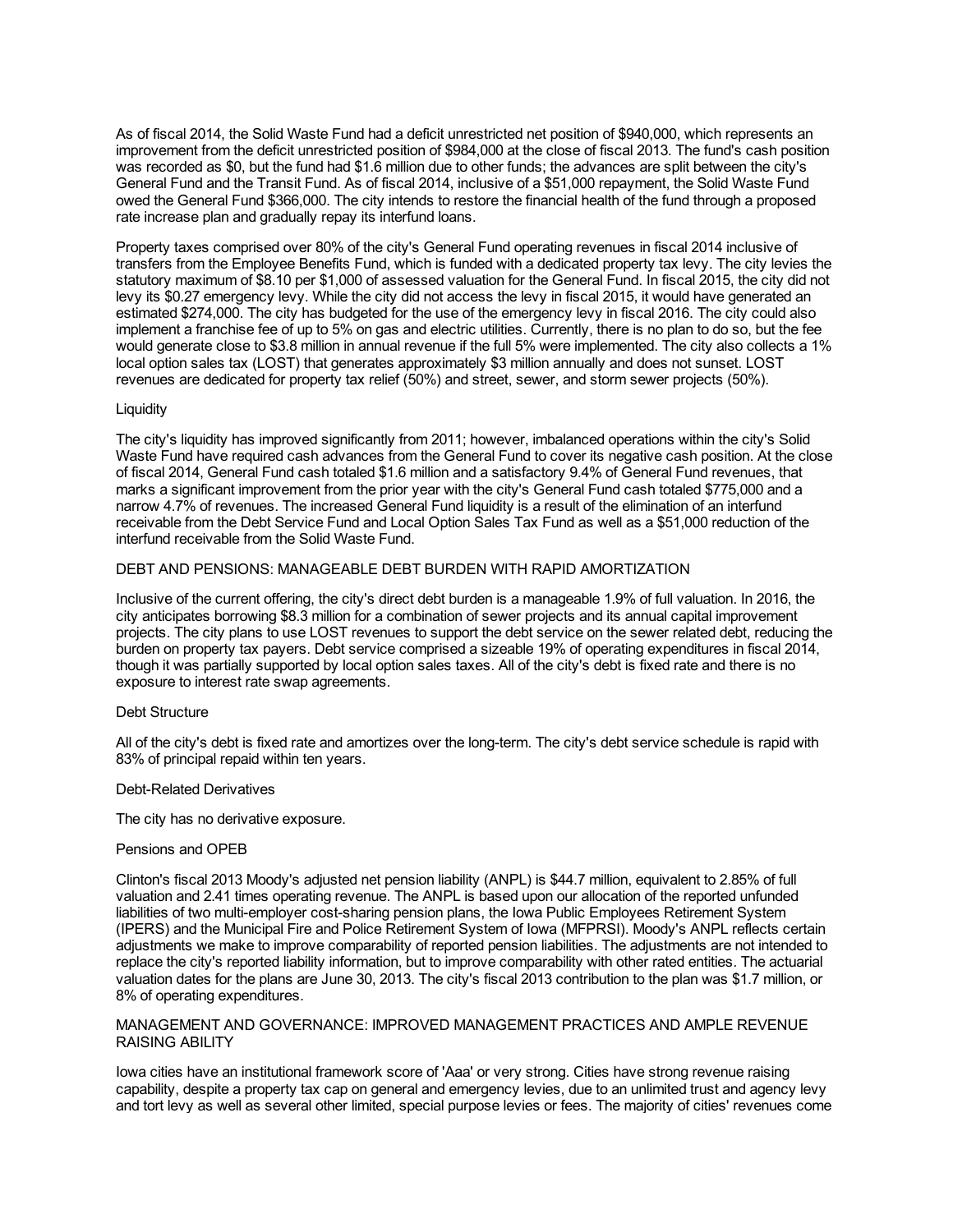from property taxes which are predictable. Expenditures are also largely predictable, and cities have the ability to reduce expenditures as needed.

Clinton's new management team has shown a willingness to reduce operating expenditures to more closely align with revenues and improve interfund borrowing practices.

# KEY STATISTICS

2014 Full valuation: \$1.6 billion

Estimated full value per capita: \$60,014

2008-2012 Median Family Income as a % of the US: 87%

2014 Operating Fund Balance as a % of Revenues: 8.5%

Five-Year Dollar Change in Fund Balance as % of Revenues: 6.7%

2014 Cash Balance as a % of Revenues: 8.0%

Five-Year Dollar Change in Cash Balance as % of Revenues: 5.3%

Institutional Framework: Aaa

Operating History (Five-Year Average of Operating Revenues/Operating Expenditures): 0.98x

Net Direct Debt/Full Value: 1.9%

Net Direct Debt/Operating Revenues: 1.5x

Three-Year Average of Moody's ANPL/Full Value: 2.79%

Three-Year Average of Moody's ANPL/Operating Revenues: 2.2x

# OBLIGOR PROFILE

Clinton is a modestly-sized community located in eastern Iowa and is home to approximately 26,000 residents.

## LEGAL SECURITY

Debt service on the bonds is secured by the city's GOULT pledge which benefits from a dedicated property tax levy not limited by rate or amount.

#### USE OF PROCEEDS

Proceeds from the current issuance will be used to make various sewer and storm sewer utility improvements.

#### RATING METHODOLOGY

The principal methodology used in this rating was US Local Government General Obligation Debt published in January 2014. Please see the Credit Policy page on www.moodys.com for a copy of this methodology.

#### REGULATORY DISCLOSURES

For ratings issued on a program, series or category/class of debt, this announcement provides certain regulatory disclosures in relation to each rating of a subsequently issued bond or note of the same series or category/class of debt or pursuant to a program for which the ratings are derived exclusively from existing ratings in accordance with Moody's rating practices. For ratings issued on a support provider, this announcement provides certain regulatory disclosures in relation to the rating action on the support provider and in relation to each particular rating action for securities that derive their credit ratings from the support provider's credit rating. For provisional ratings, this announcement provides certain regulatory disclosures in relation to the provisional rating assigned, and in relation to a definitive rating that may be assigned subsequent to the final issuance of the debt, in each case where the transaction structure and terms have not changed prior to the assignment of the definitive rating in a manner that would have affected the rating. For further information please see the ratings tab on the issuer/entity page for the respective issuer on www.moodys.com.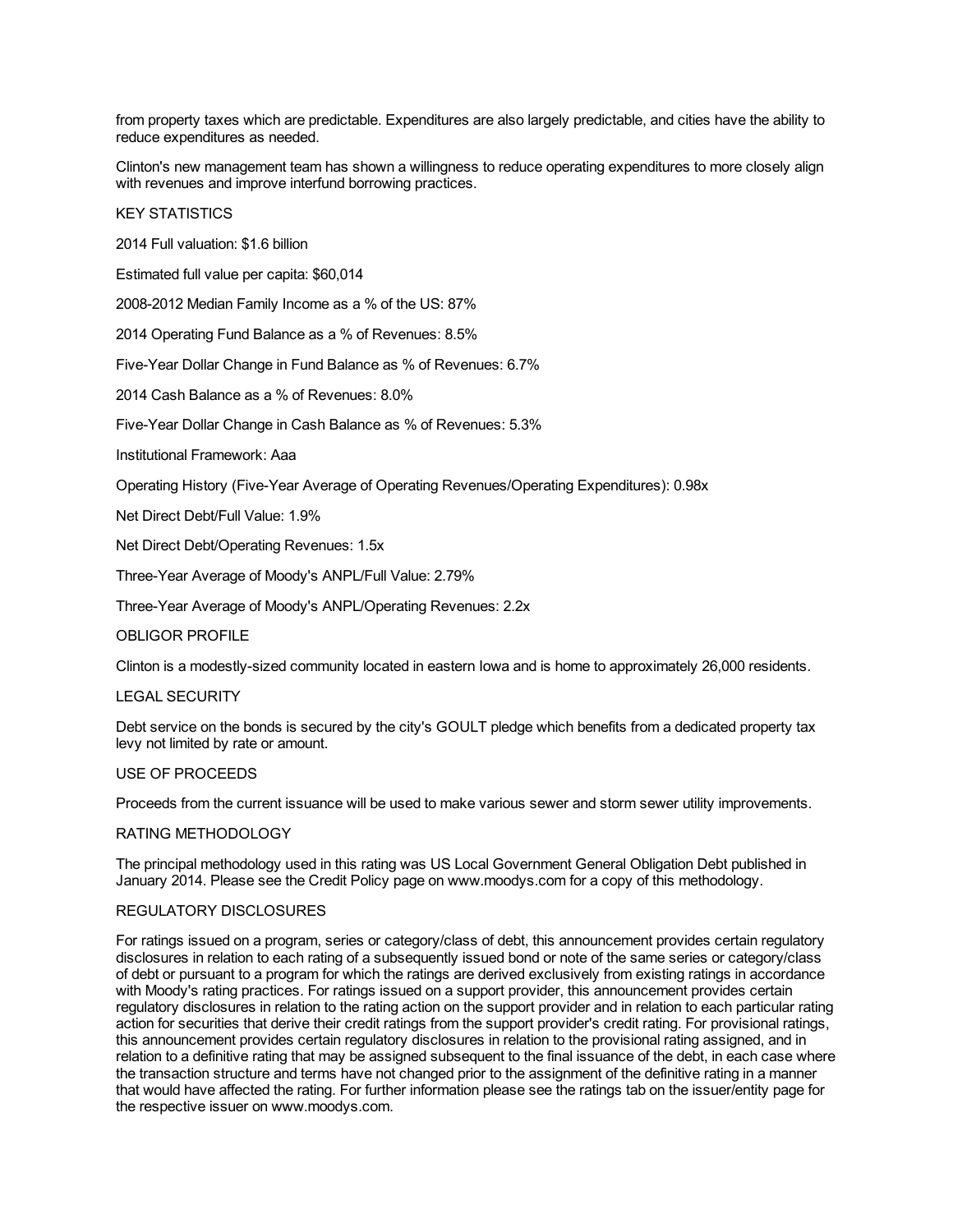Regulatory disclosures contained in this press release apply to the credit rating and, if applicable, the related rating outlook or rating review.

Please see www.moodys.com for any updates on changes to the lead rating analyst and to the Moody's legal entity that has issued the rating.

Please see the ratings tab on the issuer/entity page on www.moodys.com for additional regulatory disclosures for each credit rating.

#### **Analysts**

Coley Anderson Lead Analyst Public Finance Group Moody's Investors Service

Genevieve Nolan Additional Contact Public Finance Group Moody's Investors Service

#### **Contacts**

Journalists: (212) 553-0376 Research Clients: (212) 553-1653

Moody's Investors Service, Inc. 250 Greenwich Street New York, NY 10007 USA



© 2015 Moody's Corporation, Moody's Investors Service, Inc., Moody's Analytics, Inc. and/or their licensors and affiliates (collectively, "MOODY'S"). All rights reserved.

CREDIT RATINGS ISSUED BY MOODY'S INVESTORS SERVICE, INC. AND ITS RATINGS AFFILIATES ("MIS") ARE MOODY'S CURRENT OPINIONS OF THE RELATIVE FUTURE CREDIT RISK OF ENTITIES, CREDIT COMMITMENTS, OR DEBT OR DEBT-LIKE SECURITIES, AND CREDIT RATINGS AND RESEARCH PUBLICATIONS PUBLISHED BY MOODY'S ("MOODY'S PUBLICATIONS") MAY INCLUDE MOODY'S CURRENT OPINIONS OF THE RELATIVE FUTURE CREDIT RISK OF ENTITIES, CREDIT COMMITMENTS, OR DEBT OR DEBT-LIKE SECURITIES. MOODY'S DEFINES CREDIT RISK AS THE RISK THAT AN ENTITY MAY NOT MEET ITS CONTRACTUAL, FINANCIAL OBLIGATIONS AS THEY COME DUE AND ANY ESTIMATED FINANCIAL LOSS IN THE EVENT OF DEFAULT. CREDIT RATINGS DO NOT ADDRESS ANY OTHER RISK, INCLUDING BUT NOT LIMITED TO: LIQUIDITY RISK, MARKET VALUE RISK, OR PRICE VOLATILITY. CREDIT RATINGS AND MOODY'S OPINIONS INCLUDED IN MOODY'S PUBLICATIONS ARE NOT STATEMENTS OF CURRENT OR HISTORICAL FACT. MOODY'S PUBLICATIONS MAY ALSO INCLUDE QUANTITATIVE MODEL-BASED ESTIMATES OF CREDIT RISK AND RELATED OPINIONS OR COMMENTARY PUBLISHED BY MOODY'S ANALYTICS, INC. CREDIT RATINGS AND MOODY'S PUBLICATIONS DO NOT CONSTITUTE OR PROVIDE INVESTMENT OR FINANCIAL ADVICE, AND CREDIT RATINGS AND MOODY'S PUBLICATIONS ARE NOT AND DO NOT PROVIDE RECOMMENDATIONS TO PURCHASE, SELL, OR HOLD PARTICULAR SECURITIES. NEITHER CREDIT RATINGS NOR MOODY'S PUBLICATIONS COMMENT ON THE SUITABILITY OF AN INVESTMENT FOR ANY PARTICULAR INVESTOR. MOODY'S ISSUES ITS CREDIT RATINGS AND PUBLISHES MOODY'S PUBLICATIONS WITH THE EXPECTATION AND UNDERSTANDING THAT EACH INVESTOR WILL, WITH DUE CARE, MAKE ITS OWN STUDY AND EVALUATION OF EACH SECURITY THAT IS UNDER CONSIDERATION FOR PURCHASE, HOLDING, OR SALE.

MOODY'S CREDIT RATINGS AND MOODY'S PUBLICATIONS ARE NOT INTENDED FOR USE BY RETAIL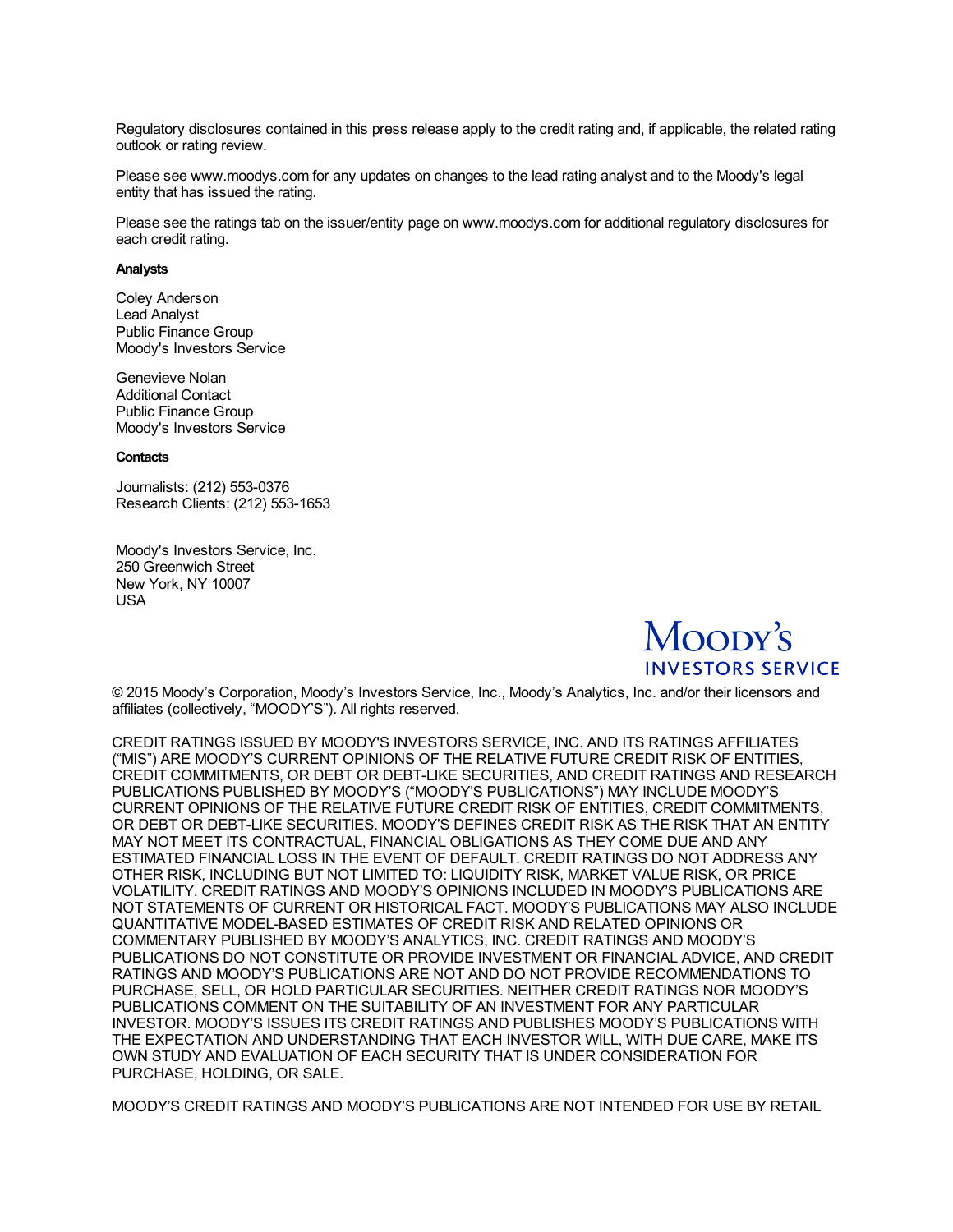INVESTORS AND IT WOULD BE RECKLESS FOR RETAIL INVESTORS TO CONSIDER MOODY'S CREDIT RATINGS OR MOODY'S PUBLICATIONS IN MAKING ANY INVESTMENT DECISION. IF IN DOUBT YOU SHOULD CONTACT YOUR FINANCIAL OR OTHER PROFESSIONAL ADVISER.

ALL INFORMATION CONTAINED HEREIN IS PROTECTED BY LAW, INCLUDING BUT NOT LIMITED TO, COPYRIGHT LAW, AND NONE OF SUCH INFORMATION MAY BE COPIED OR OTHERWISE REPRODUCED, REPACKAGED, FURTHER TRANSMITTED, TRANSFERRED, DISSEMINATED, REDISTRIBUTED OR RESOLD, OR STORED FOR SUBSEQUENT USE FOR ANY SUCH PURPOSE, IN WHOLE OR IN PART, IN ANY FORM OR MANNER OR BY ANY MEANS WHATSOEVER, BY ANY PERSON WITHOUT MOODY'S PRIOR WRITTEN CONSENT.

All information contained herein is obtained by MOODY'S from sources believed by it to be accurate and reliable. Because of the possibility of human or mechanical error as well as other factors, however, all information contained herein is provided "AS IS" without warranty of any kind. MOODY'S adopts all necessary measures so that the information it uses in assigning a credit rating is of sufficient quality and from sources MOODY'S considers to be reliable including, when appropriate, independent third-party sources. However, MOODY'S is not an auditor and cannot in every instance independently verify or validate information received in the rating process or in preparing the Moody's Publications.

To the extent permitted by law, MOODY'S and its directors, officers, employees, agents, representatives, licensors and suppliers disclaim liability to any person or entity for any indirect, special, consequential, or incidental losses or damages whatsoever arising from or in connection with the information contained herein or the use of or inability to use any such information, even if MOODY'S or any of its directors, officers, employees, agents, representatives, licensors or suppliers is advised in advance of the possibility of such losses or damages, including but not limited to: (a) any loss of present or prospective profits or (b) any loss or damage arising where the relevant financial instrument is not the subject of a particular credit rating assigned by MOODY'S.

To the extent permitted by law, MOODY'S and its directors, officers, employees, agents, representatives, licensors and suppliers disclaim liability for any direct or compensatory losses or damages caused to any person or entity, including but not limited to by any negligence (but excluding fraud, willful misconduct or any other type of liability that, for the avoidance of doubt, by law cannot be excluded) on the part of, or any contingency within or beyond the control of, MOODY'S or any of its directors, officers, employees, agents, representatives, licensors or suppliers, arising from or in connection with the information contained herein or the use of or inability to use any such information.

NO WARRANTY, EXPRESS OR IMPLIED, AS TO THE ACCURACY, TIMELINESS, COMPLETENESS, MERCHANTABILITY OR FITNESS FOR ANY PARTICULAR PURPOSE OF ANY SUCH RATING OR OTHER OPINION OR INFORMATION IS GIVEN OR MADE BY MOODY'S IN ANY FORM OR MANNER WHATSOEVER.

Moody's Investors Service, Inc., a wholly-owned credit rating agency subsidiary of Moody's Corporation ("MCO"), hereby discloses that most issuers of debt securities (including corporate and municipal bonds, debentures, notes and commercial paper) and preferred stock rated by Moody's Investors Service, Inc. have, prior to assignment of any rating, agreed to pay to Moody's Investors Service, Inc. for appraisal and rating services rendered by it fees ranging from \$1,500 to approximately \$2,500,000. MCO and MIS also maintain policies and procedures to address the independence of MIS's ratings and rating processes. Information regarding certain affiliations that may exist between directors of MCO and rated entities, and between entities who hold ratings from MIS and have also publicly reported to the SEC an ownership interest in MCO of more than 5%, is posted annually at www.moodys.com under the heading "Investor Relations — Corporate Governance — Director and Shareholder Affiliation Policy."

For Australia only: Any publication into Australia of this document is pursuant to the Australian Financial Services License of MOODY'S affiliate, Moody's Investors Service Pty Limited ABN 61 003 399 657AFSL 336969 and/or Moody's Analytics Australia Pty Ltd ABN 94 105 136 972 AFSL 383569 (as applicable). This document is intended to be provided only to "wholesale clients" within the meaning of section 761G of the Corporations Act 2001. By continuing to access this document from within Australia, you represent to MOODY'S that you are, or are accessing the document as a representative of, a "wholesale client" and that neither you nor the entity you represent will directly or indirectly disseminate this document or its contents to "retail clients" within the meaning of section 761G of the Corporations Act 2001. MOODY'S credit rating is an opinion as to the creditworthiness of a debt obligation of the issuer, not on the equity securities of the issuer or any form of security that is available to retail clients. It would be dangerous for "retail clients" to make any investment decision based on MOODY'S credit